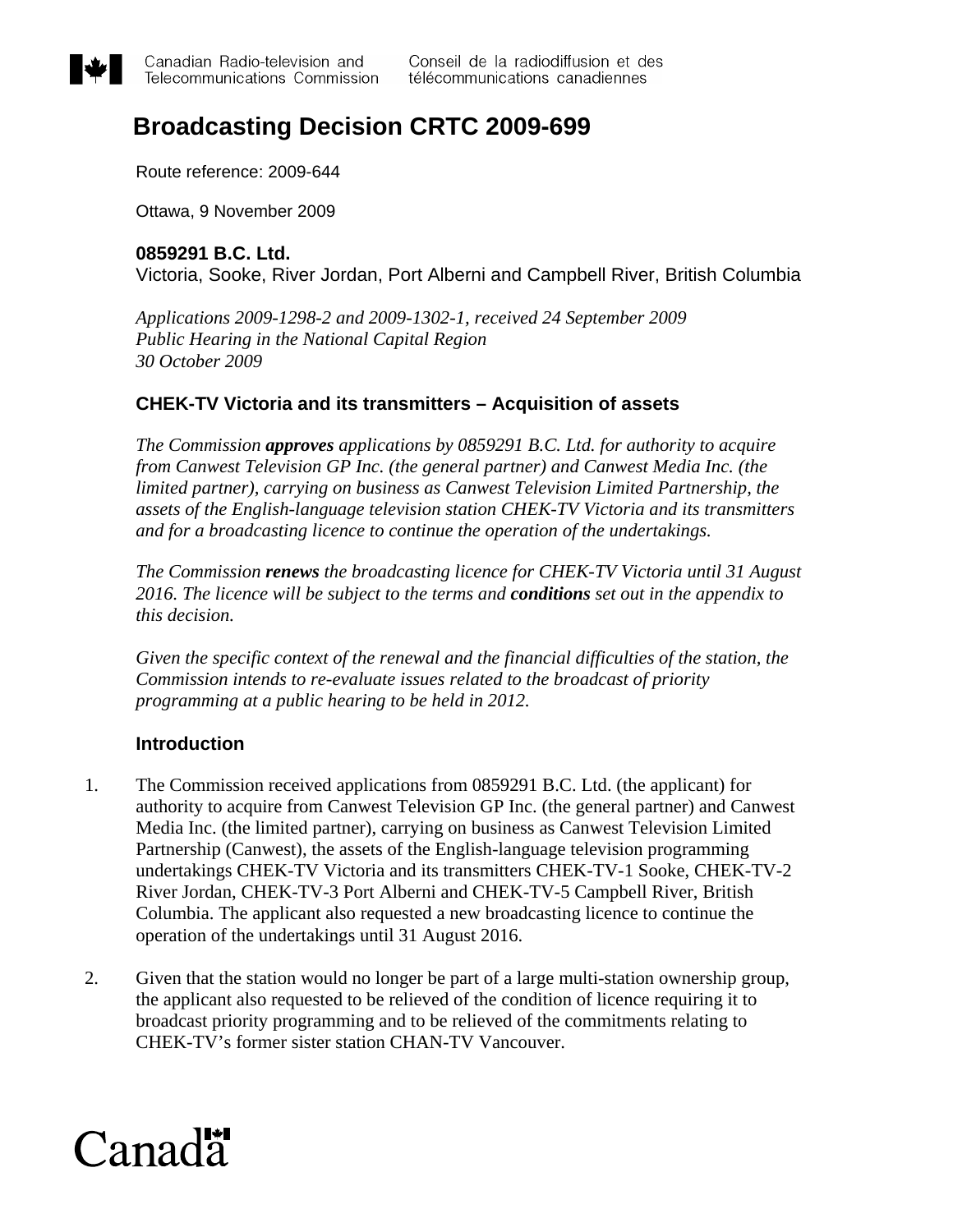- 3. Currently, Mr. John Pollard is the sole shareholder of 0859291 B.C. Ltd. As part of the proposed transaction, the applicant will be owned by a consortium of local investors, 39 employees of CHEK-TV and Communications Energy and Paperworkers Union locals. Its board of directors will exercise effective control pursuant to the terms of the Shareholders' Agreement dated 23 September 2009.
- 4. Pursuant to a temporary management agreement dated 4 September 2009, the Trustee, Mr. James MacDonald, has interim management and effective control of the abovementioned undertakings, as approved by the Commission in a letter also dated 4 September 2009. Furthermore, the Trustee holds all issued and outstanding shares in the capital of 0859291 B.C. Ltd. for the benefit of Mr. John Pollard.
- 5. As part of this process, the Commission received and considered interventions with respect to the applications. The public record for this proceeding is available on the Commission's website at www.crtc.gc.ca under "Public Proceedings."

# **Commission's analysis and determinations**

- 6. After examining the applications in light of applicable regulations and policies and taking into account the interventions and the applicant's reply to the interventions, the Commission considers that the issues to be addressed in its determinations are the following:
	- the proposed value of the transaction;
	- the proposed tangible benefits package;
	- the proposed elimination of priority programming;
	- the proposed elimination of commitments relating to CHEK-TV's former sister station CHAN-TV;
	- closed captioning;
	- described video: and
	- audio description.

#### **Value of the transaction**

7. Because the Commission does not solicit competing applications for authority to transfer the ownership or control of programming undertakings, the onus is on the applicant to demonstrate that the proposed value of the transaction is acceptable.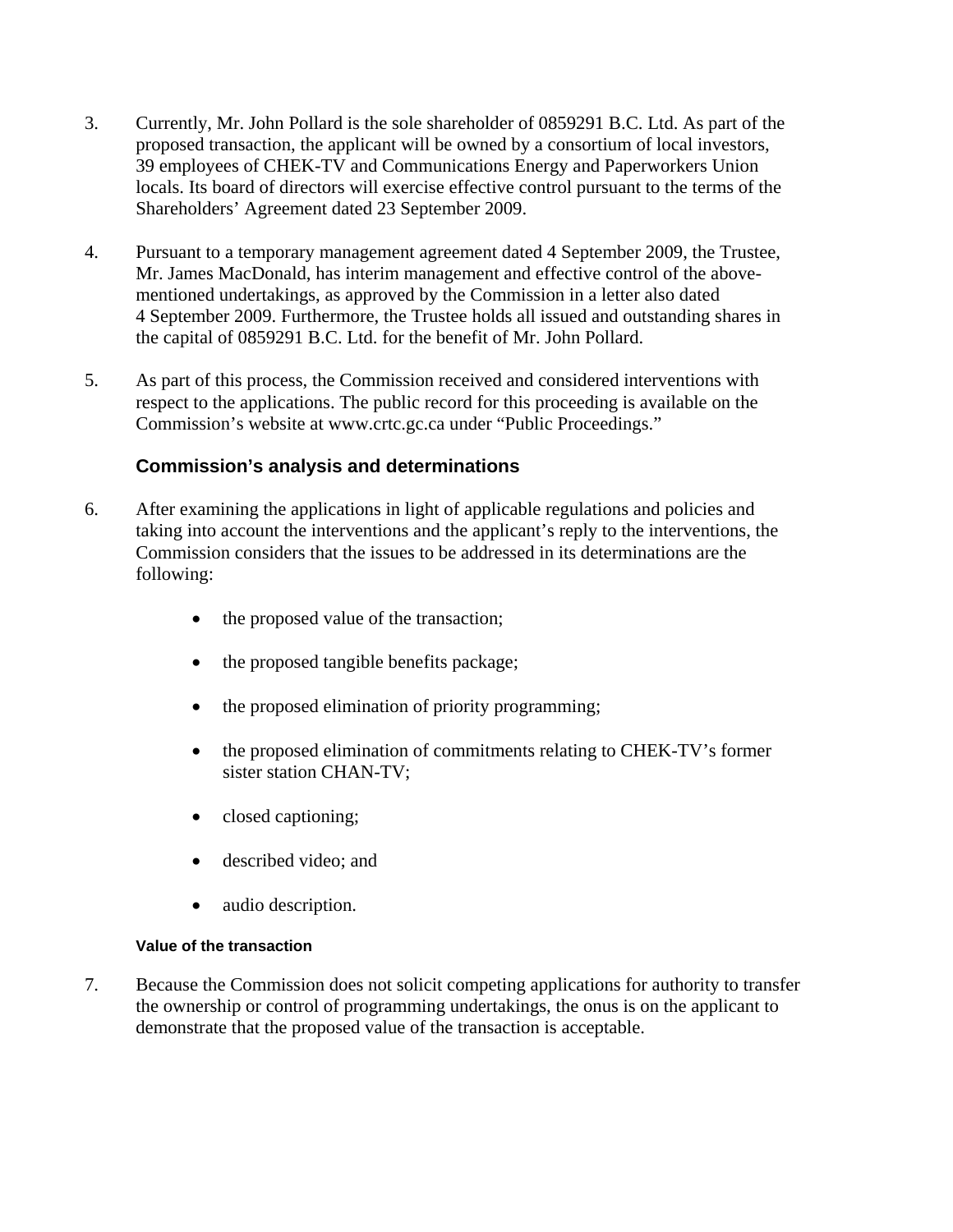- 8. The purchase price for the transaction, as set out in the purchase agreement, is \$2. The agreement also provides for the purchase price to include the value of the defined net working capital as of 4 September 2009.
- 9. The applicant provided a calculation of the value of the transaction, which includes a value for accounts receivable to be transferred from Canwest to the applicant, a value for assumed leases and an estimate of the value of the net working capital. The applicant determined that the value of the transaction amounts to a negative amount of \$131,960.
- 10. In its calculation of the value of a transaction, it is Commission practice to adjust the purchase price to take into account a number of elements such as the working capital and the assumed leases, where applicable. In the present case, although the applicant has considered these items in its calculations, the Commission has made some adjustments to their valuation.
- 11. In calculating the value of the transaction, the applicant deducted accounts receivable to be received from Canwest. Such an adjustment should not be included in the calculation on the basis that the Asset Purchase Agreement does not provide for the accounts receivable to be received from Canwest to be part of the purchase price, but rather as a means of payment in case of a negative purchase price due to the net working capital. Consequently, the Commission has added back the value of \$200,000 representing the accounts receivable in question to the calculation of the value of the transaction.
- 12. As per its practice, the Commission has determined the value of lease commitments without discounting future payments. Also in accordance with its practice and in the absence of a note to financial statements on lease commitments, the Commission included an estimated value for five years of all leases expected to be renewed or being negotiated. The Commission also included the value of the one-year transitional lease between the applicant and the vendor. All of these adjustments with respect to assumed leases amount to \$743,543.
- 13. In accordance with its practice, the Commission also included uncertain payments in the amount of \$239,900 for news production equipment.
- 14. With respect to the estimated value of the net working capital, the Commission has not made any adjustments.
- 15. Accordingly, considering the purchase price of \$2 and the various adjustments to the value of the transaction, the resulting value amounts to  $$1,051,485$  (- $$131,960 +$  $$200,000 + $743,543 + $239,900 + $2$ .

#### **Tangible benefits**

16. As set out in Public Notice 1989-109 and reaffirmed in Public Notice 1993-68, in the absence of a competitive process, application of the benefits test remains the best method of ensuring that applications for transfer of control or ownership are the best possible proposals under the circumstances, and are beneficial to the public served by the undertakings and to the Canadian broadcasting system as a whole.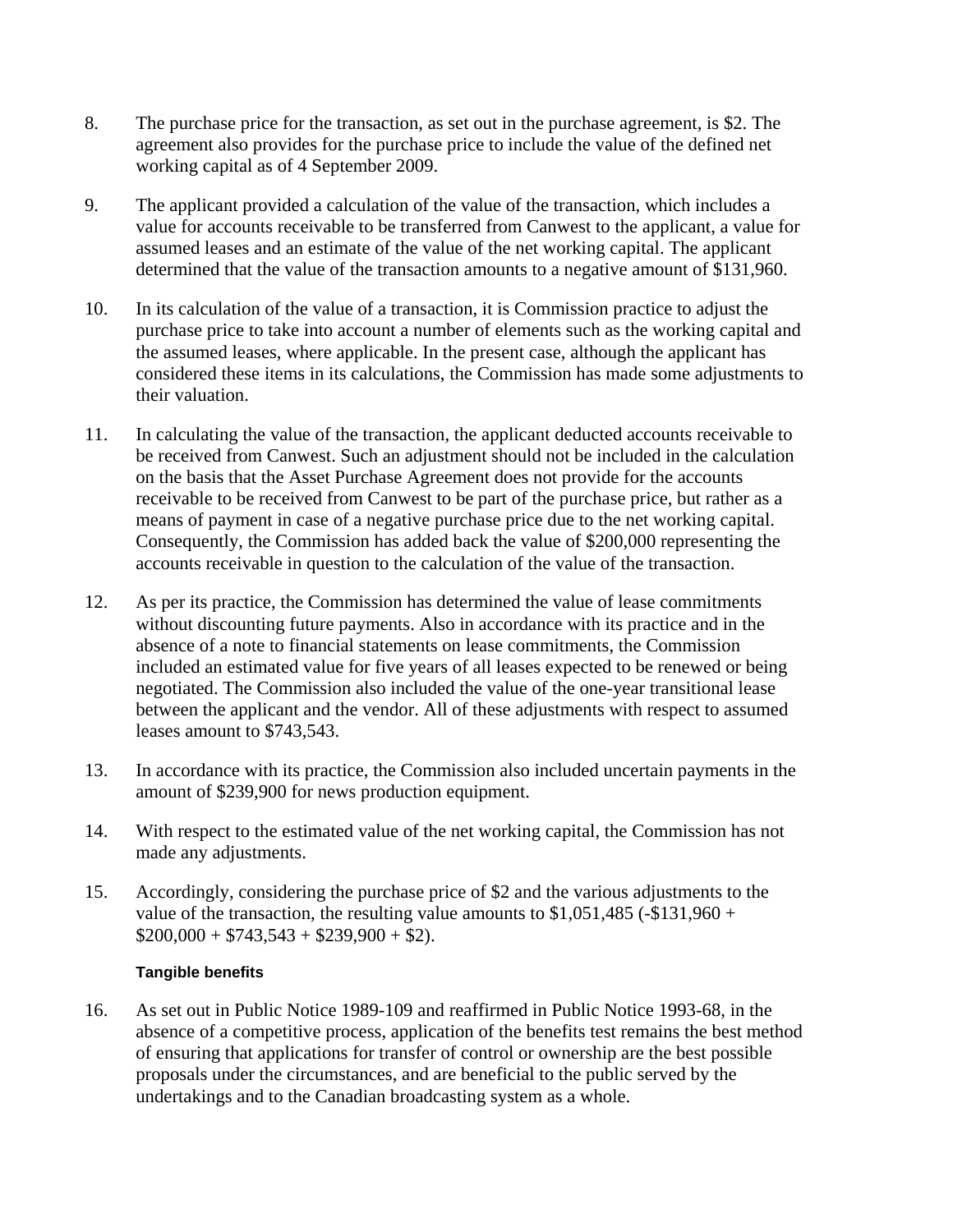- 17. As indicated in Public Notice 1999-97, the Commission generally expects applicants to make clear and unequivocal commitments to provide tangible benefits representing 10% of the value of a transaction, as accepted by the Commission. Such benefits should be directed to the communities served and to the broadcasting system as a whole.
- 18. In the present case, the applicant has not proposed a tangible benefits package on the basis that the station is facing financial difficulties and that the station was slated to be closed by the current owner—Canwest—as a result of the station's unprofitability. Instead, the applicant has offered a number of intangible benefits that would result from the transaction. These include the continuation of the television service, the preservation of employment opportunities, the enhancement of the diversity of voices and diversity of ownership in the Vancouver Island region, as well as the transition to digital broadcasting.
- 19. The Commission notes that the operation is currently losing approximately \$12 million per year and has not shown any marked improvement in profitability over the past three years.
- 20. In light of the above, the Commission considers that relieving the applicant of its obligation to provide a tangible benefits package equal to 10% of the value of the transaction is appropriate in this instance.

#### **Elimination of priority programming**

21. In its application, the applicant requested to be relieved of the condition of licence requiring it to broadcast priority programming. Specifically, the applicant requested that the Commission delete, from the broadcasting licence, the following conditions related to the provision of priority Canadian programming:

*Conditions imposed in Decision 2001-458 and renewed in Broadcasting Decision 2009-409* 

> 1. a) The licensee must broadcast, at a minimum, in each broadcast year, an average of eight hours per week of Canadian programs in the priority program categories between 7 p.m. and 11 p.m., from Monday to Sunday. As defined in Public Notice [1999-205,](http://www.crtc.gc.ca/eng/archive/1999/PB99-205.HTM) the priority program categories are:

> Canadian drama programs; Canadian music and dance and variety programs; Canadian long-form documentaries; Canadian regionally-produced programs in all categories other than News and information and Sports; Canadian entertainment magazine programs.

b) For the purpose of fulfilling the above-noted condition, the licensee may claim the new dramatic programming credit set out in Public Notice [1999-205](http://www.crtc.gc.ca/eng/archive/1999/PB99-205.HTM), as may be amended from time to time.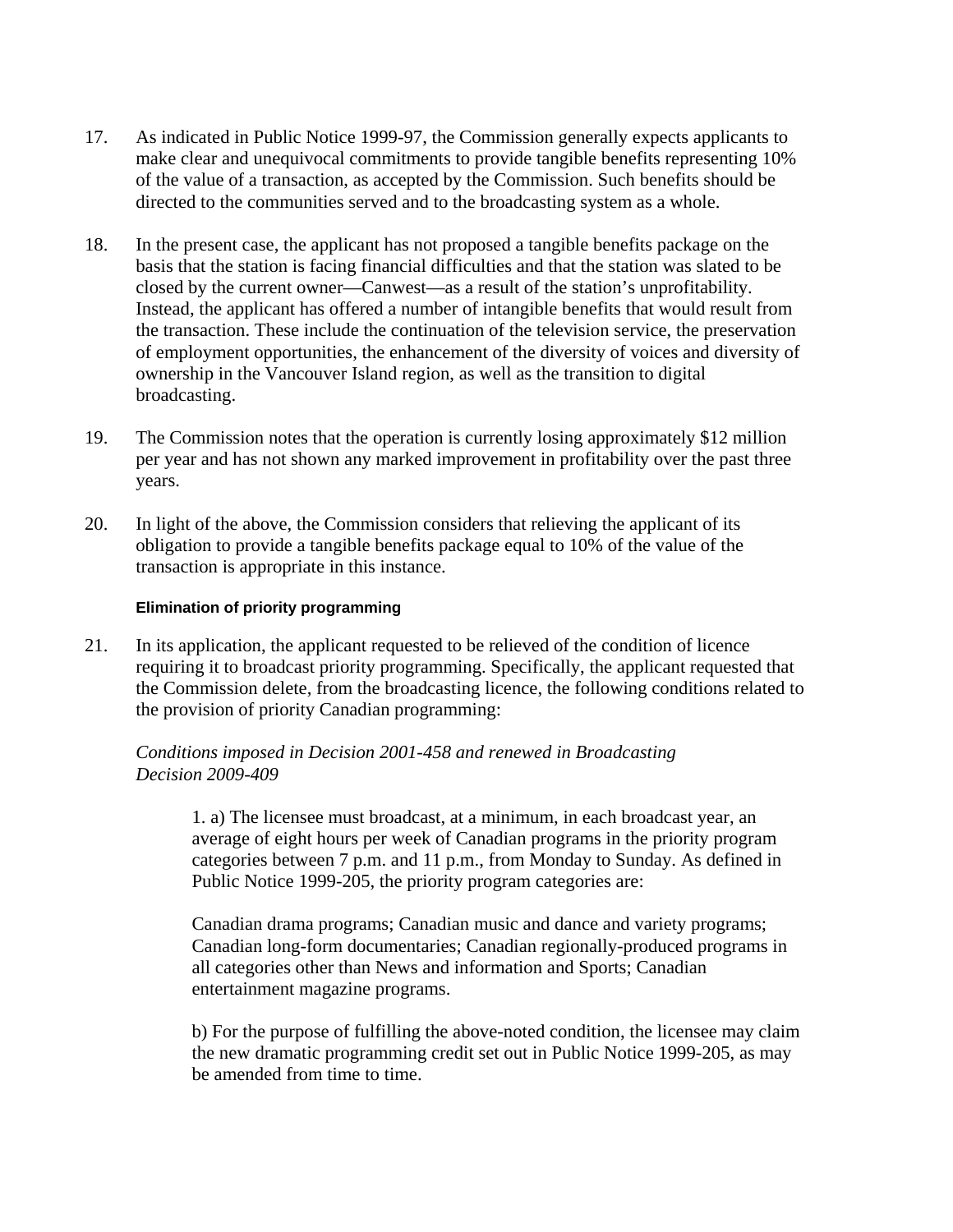*Conditions imposed in Decision 2001-458-14 and renewed in Broadcasting Decision 2009-409* 

4. b) In accordance with Decision 2000-224, the licensee shall broadcast, at a minimum, in each broadcast year, an average of 8 hours per week of Canadian programs in the priority program categories between 7 p.m. and 11 p.m. which are wholly separate and distinct from the eight hours of priority programming to be broadcast on CHAN-TV.

For the purpose of this condition, the priority program categories are as follows: Canadian drama programs (category 7); Canadian music and dance (category 8a) and variety programs (category 9); Canadian long-form documentaries (category 2b); Canadian regionally-produced programs in all categories other than News and information (categories 1, 2 and 3) and Sports (category 6); Canadian entertainment magazine programs.

c) For the purpose of fulfilling the above-noted condition, the licensee may claim the new dramatic programming credit set out in Public Notice 1999-205, as may be amended from time to time.

The licensee is no longer entitled to claim the dramatic programming credit set out in the appendix to Public Notice 1984-94 and appendices I and II to Public Notice 2000-42.

- 22. In its application, the applicant argued that the imposition of minimum levels of priority programming is not appropriate for a stand-alone, independent station facing significant financial challenges, as the requirement to broadcast priority programming was intended to be applied only to the larger multi-stations ownership groups.
- 23. The Commission received interventions commenting on the applicant's proposal to eliminate the requirement to broadcast priority programming from the Canadian Film and Television Production Association, the Writers Guild of Canada and the Alliance of Canadian Cinema, Television and Radio Artists. The interveners requested that the applicant either broadcast some form of priority programming or show a minimum of Canadian feature films.
- 24. In its reply to the interventions, the applicant noted that only large multi-station groups have been required to broadcast priority programming. It argued that CHEK-TV, as a stand-alone station, does not have the financial resources to acquire original priority programming. However, it accepted having an expectation that it make best efforts to broadcast priority programming whenever possible. The applicant also noted that, under the current priority programming regime, most programming categories other than news, information and sports, when produced on Vancouver Island, could be considered priority programming as set out in Public Notice 1999-205.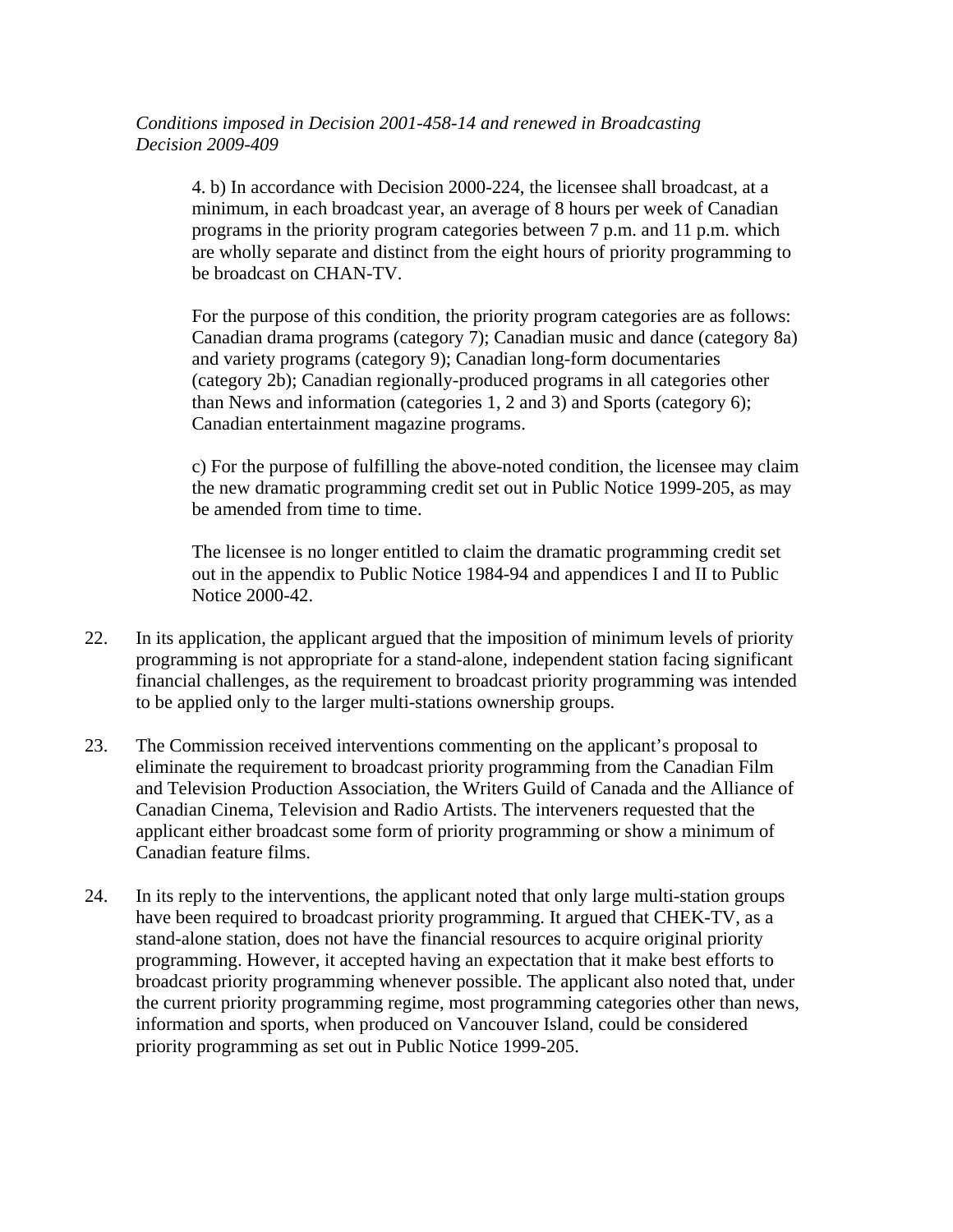25. The Commission considers that it would not be appropriate to require the applicant to broadcast priority programming at this time given the current financial difficulties of the station. Accordingly, CHEK-TV is relieved of the condition of licence relating to priority programming. However, the Commission expects the applicant to make best efforts to broadcast priority programming whenever possible. Furthermore, as discussed below, the Commission intends to re-evaluate the issue of the broadcast of priority programming by the applicant at a public hearing to be held in 2012.

#### **Elimination of commitments relating to CHEK-TV's former sister station CHAN-TV**

26. In its application, the applicant requested to be relieved of the following commitments:

#### *Commitment set out in Decision 2001-458-14*

The Commission also notes the commitment made by the licensee regarding CHEK-TV, as set out in the same decision, that management of programming and of news at CHEK-TV shall be kept separate from that of its sister station, CHAN-TV Vancouver.

#### *Commitment set out in Decision 2000-221*

No more than 10% of the overall programming aired on the station in any broadcast week shall duplicate that aired on its sister station (CHAN-TV in the case of the Victoria station).

- 27. The applicant stated in its application that these commitments reflected Canwest's previous ownership of both stations, and that given that CHEK-TV would be independently owned and operated, they are no longer required.
- 28. Given the change of ownership, the Commission considers that it is no longer necessary to have a commitment that CHEK-TV and CHAN-TV maintain separate management of programming and news. Similarly, it is also no longer relevant to limit to 10% the overlap of programming between CHEK-TV and CHAN-TV. Accordingly, the applicant is relieved of the commitments to that effect.

#### **Closed captioning**

- 29. In Broadcasting Public Notice 2007-54, the Commission indicated that it would require all English- and French-language broadcasters to caption 100% of their programs, with the exception of advertising and promos. Accordingly, the Commission requires the applicant to caption 100% of its English-language and French-language programs, beginning in the first year of the licence term. A **condition of licence** to this effect is set out in the appendix to this decision.
- 30. Further, as set out in Broadcasting and Telecom Regulatory Policy 2009-430 (the Accessibility Policy), when captions are available, the Commission expects the applicant to provide viewers with a closed captioned version of all programming aired during the overnight period.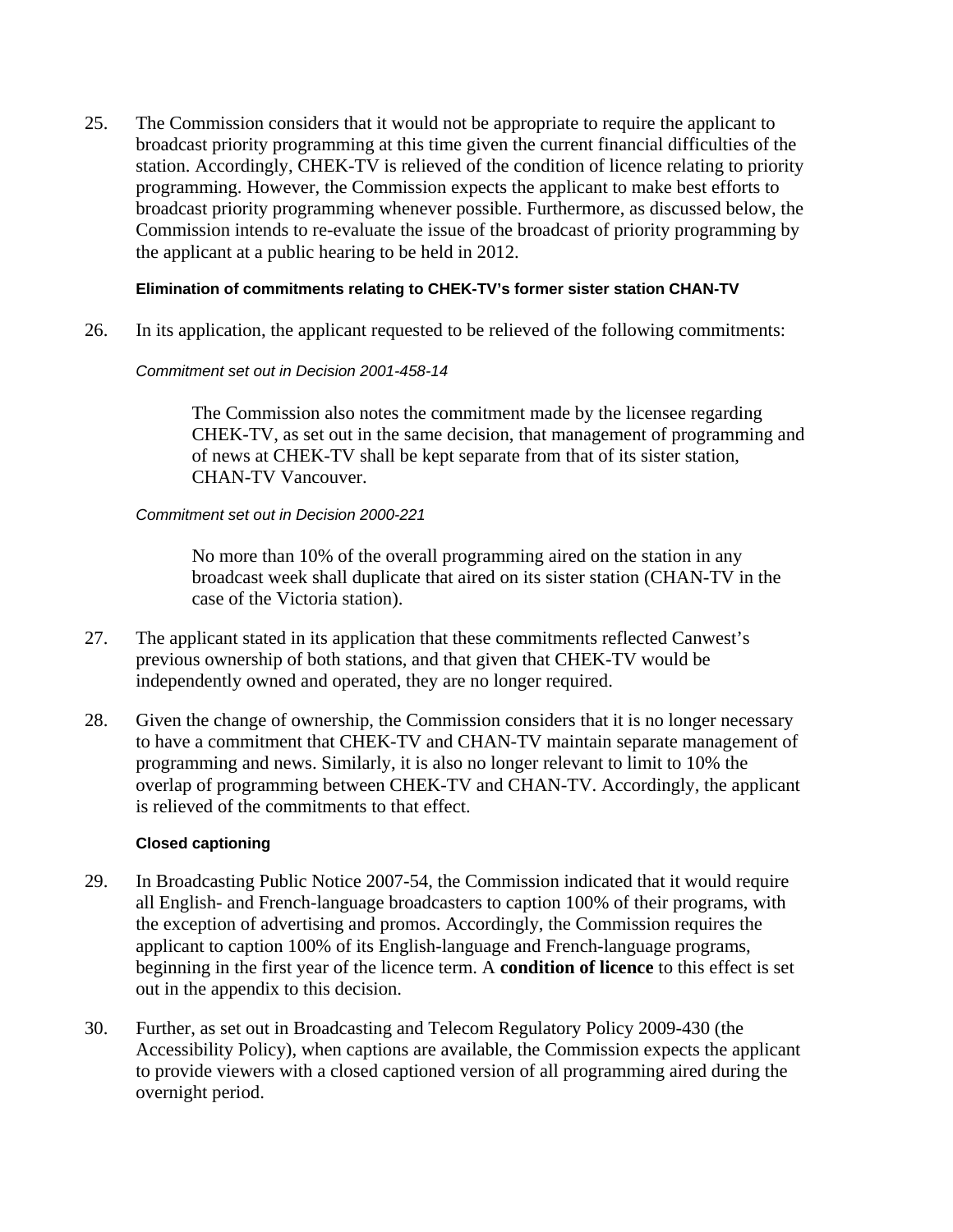- 31. The Commission notes that it announced in Broadcasting Regulatory Policy 2009-406, that it will accept, as eligible Local Programming Improvement Fund expenses, expenses associated with the provision of live closed captioning of local programming by independently-owned stations, such as CHEK-TV, which are not part of a large multi-station group.
- 32. In the Accessibility Policy, the Commission stated that it intends to require television licensees to abide by certain conditions of licence relating to closed captioning at the time of their next licence renewal. However, the Commission recognizes that, given the current financial status of the station, the applicant may not be in a position to fulfill these conditions immediately. Accordingly, the Commission requires the applicant, beginning in year 4 of its licence term:
	- to ensure that all advertising, sponsorship messages and promos are closed captioned; and
	- to put in place a monitoring system to ensure that closed captioning is included in the broadcast signal and that captioning reaches the viewer in its original form.
- 33. The Commission also requires the applicant to adhere to the quality standards on closed captioning developed by the television industry's working groups, once approved by the Commission and as amended from time to time. **Conditions of licence** to this effect are set out in the appendix to this decision.
- 34. In the past year, the Commission received evidence of three instances where closed captioning during portions of CHEK-TV's local news programming was incomprehensible.
- 35. In the Accessibility Policy, the Commission stated that it would require television licensees to develop and submit mechanisms and procedures related to quality control of closed captioning, including procedures to ensure that closed captioning is present throughout the entire program.
- 36. Accordingly, the Commission requires the applicant to develop and submit mechanisms and procedures related to quality control of closed captioning, including preventative measures and solutions to ensure that captioning during live news programs is comprehensible. These mechanisms and procedures must be received by the Commission for its approval within three months of the date of this decision. A requirement to this effect is set out in the appendix to this decision.

#### **Described video**

37. As set out in the Accessibility Policy, the requirement to provide programming with described video is no longer limited to stations owned by large ownership groups or to priority programming. In the Accessibility Policy, the Commission stated that it is of the view that persons with disabilities should be able to access programming with described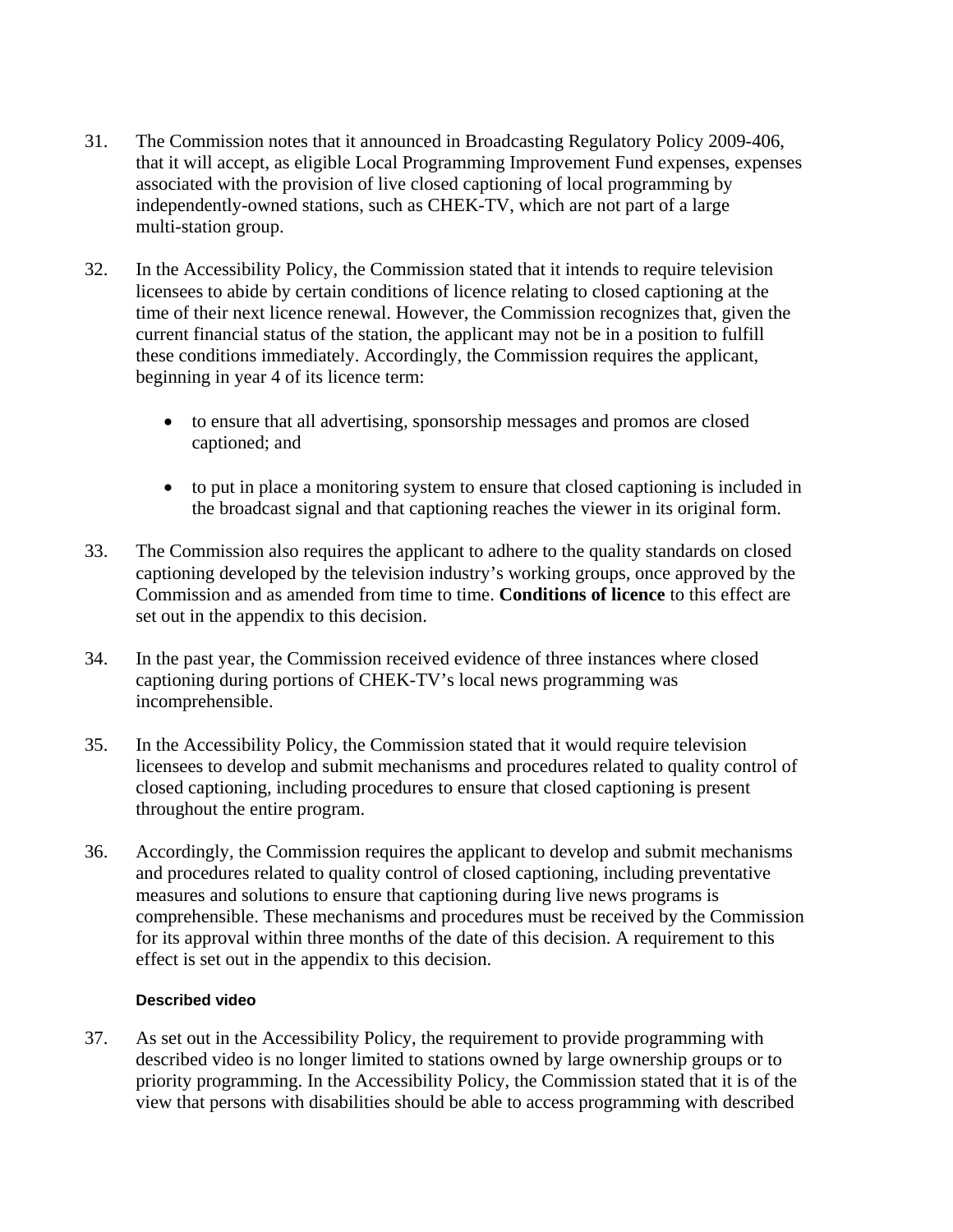video from both the public and private sectors in French and English and that basic levels of described video should be available on a wide variety of services. However, the Commission recognizes that, given the current financial status of the station, the applicant may not be in a position to fulfill a condition of licence related to the provision of described video immediately.

38. Accordingly, the Commission requires, by **condition of licence,** the applicant to provide an average of 4 hours per week of described programming, of which 50% must be original to the service, beginning in year 4 of its licence term. To fulfill this requirement, the described programming may be drawn from the following categories: 2(*b*) Longform documentary; 7 Drama and comedy; 9 Variety; and 11 General entertainment and human interest as well as programming targeted to children.

#### **Audio description**

39. In the Accessibility Policy, the Commission stated that it intends to require television licensees to implement audio description by condition of licence at the time of their next licence renewal. However, the Commission recognizes that, given the current financial status of the station, the applicant may not be in a position to fulfill a condition of licence related to the provision of audio description immediately. Accordingly, the Commission requires the applicant to provide audio description for all news and information-based programs, including those that are in-house productions, beginning in year 4 of its licence term. A **condition of licence** to this effect is set out in the appendix to this decision.

# **Conclusion**

- 40. In light of the above, the Commission **approves** the applications by 0859291 B.C. Ltd. for authority to acquire from Canwest Television GP Inc. (the general partner) and Canwest Media Inc. (the limited partner), carrying on business as Canwest Television Limited Partnership, the assets of the English-language television programming undertakings CHEK-TV Victoria and its transmitters CHEK-TV-1 Sooke, CHEK-TV-2 River Jordan, CHEK-TV-3 Port Alberni and CHEK-TV-5 Campbell River and for a broadcasting licence to continue the operation of the undertakings.
- 41. Upon surrender of the current licence issued to Canwest Television GP Inc. (the general partner) and Canwest Media Inc. (the limited partner), carrying on business as Canwest Television Limited Partnership, the Commission will issue a new licence to 0859291 B.C. Ltd.
- 42. The applicant requested a seven-year licence term for CHEK-TV from 1 September 2009 to 31 August 2016. The Commission notes that a number of interveners recommended that the applicant be granted a shorter licence term, or at a minimum, be called to a public hearing in 2012. The interveners argued that adopting either one of these proposals would allow the Commission to address any licensing or other regulatory issues in a timely fashion.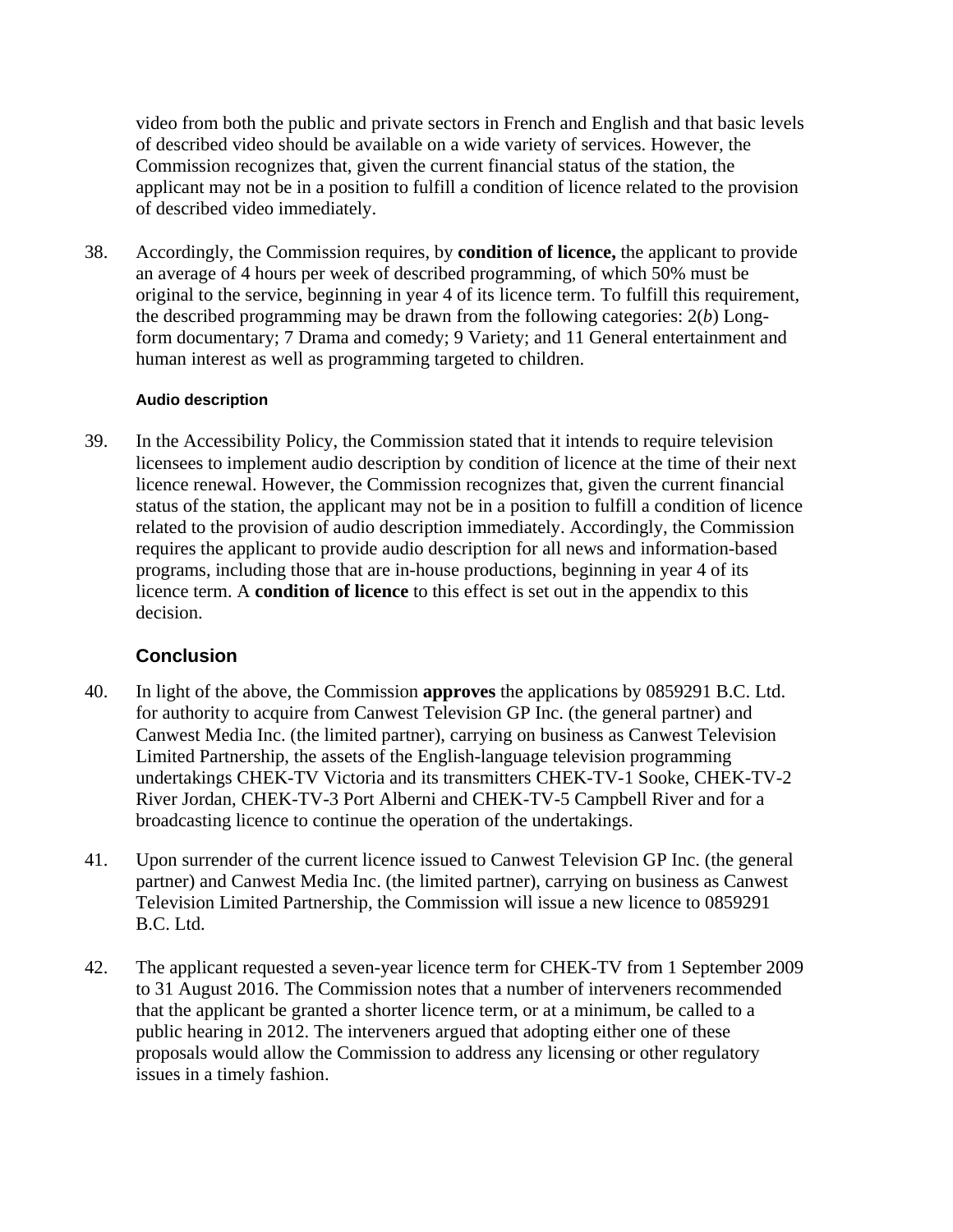- 43. The Commission acknowledges the programming-related concerns raised by interveners. It also notes that the applicant accepted in its reply to the interventions to be called to a public hearing in 2012 to review issues related to CHEK-TV's priority programming.
- 44. The Commission determines that a seven-year licence term is appropriate for CHEK-TV in this instance. As set out in the appendix to this decision, this seven-year licence term is conditional on the applicant presenting itself at a public hearing to be held in 2012 when the Commission intends to re-evaluate issues related to the broadcast of priority programming. Accordingly, the licence for the English-language television programming undertaking CHEK-TV will expire 31 August 2016 and will be subject to the terms and **conditions** set out in the appendix to this decision.

#### Secretary General

#### **Related documents**

- *Accessibility of telecommunications and broadcasting services*, Broadcasting and Telecom Regulatory Policy CRTC 2009-430, 21 July 2009
- *Licence renewals*, Broadcasting Decision CRTC 2009-409, 6 July 2009
- *A new policy with respect to closed captioning*, Broadcasting Public Notice CRTC 2007-54, 17 May 2007
- *Licence renewal for CHEK-TV*, Decision CRTC 2001-458-14, 2 August 2001
- *Licence renewals for the television stations controlled by Global*, Decision CRTC 2001-458, 2 August 2001
- *Acquisition by CanWest Global Communications Corp., through its whollyowned subsidiary CW Shareholdings Inc., of the ownership interests held previously by WIC Western International Communications Ltd. in various conventional television stations and in certain other broadcasting undertakings*, Decision CRTC 2000-221, 6 July 2000
- *Definitions for new types of priority programs; revisions to the definitions of television content categories; definitions of Canadian dramatic programs that will qualify for time credits towards priority programming requirements*, Public Notice CRTC 1999-205, 23 December 1999
- *Building on success A policy framework for Canadian television*, Public Notice CRTC 1999-97, 11 June 1999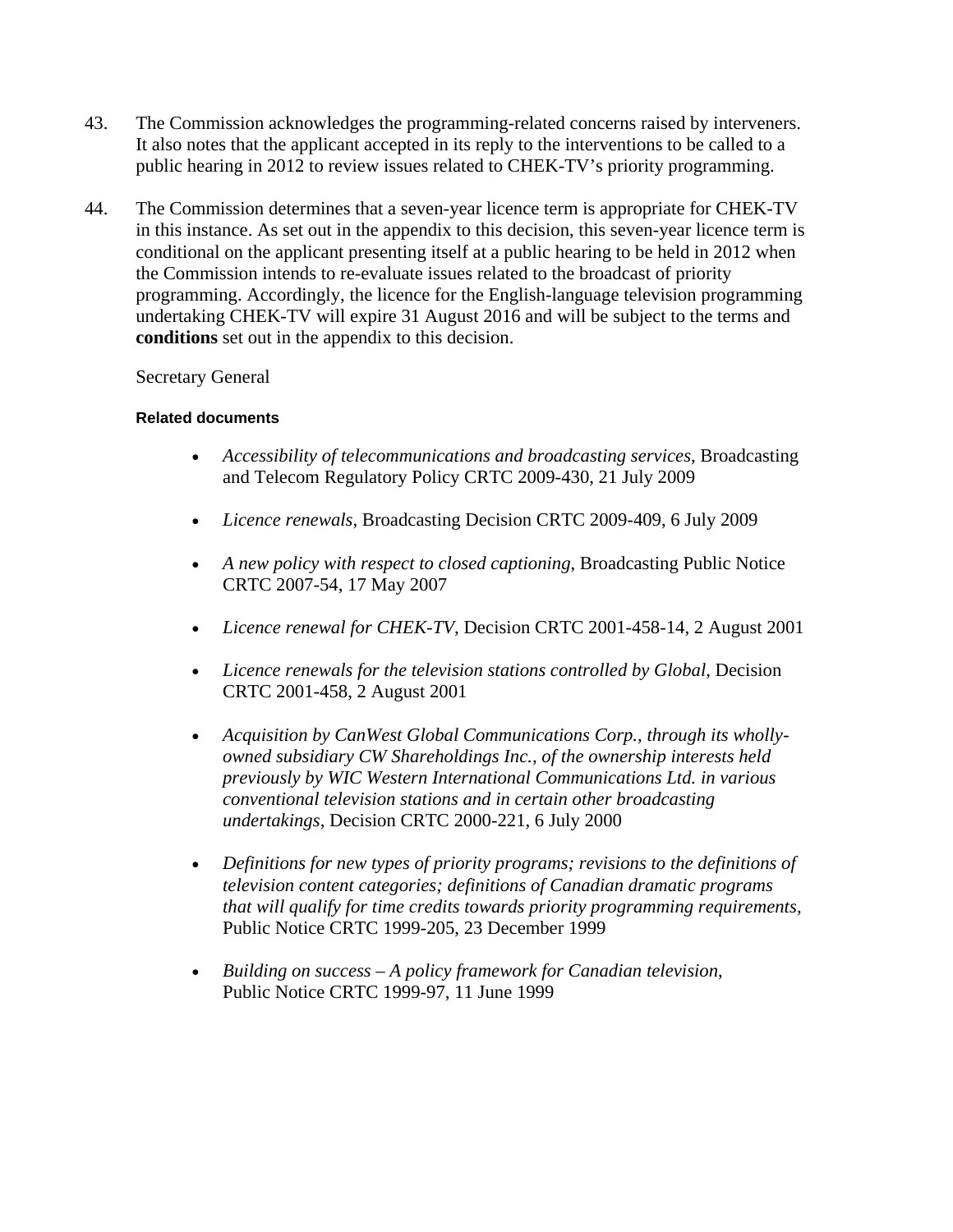- *Application of the Benefits Test at the Time of Transfers of Ownership or Control of Broadcasting Undertakings*, Public Notice CRTC 1993-68, 26 May 1993
- *Elements assessed by the Commission in considering applications for the transfer of ownership or control of broadcasting undertakings*, Public Notice CRTC 1989-109, 28 September 1989

*This decision is to be appended to the licence. It is available in alternative format upon request and may also be examined in PDF format or in HTML at the following Internet site:* [http://www.crtc.gc.ca.](http://www.crtc.gc.ca/)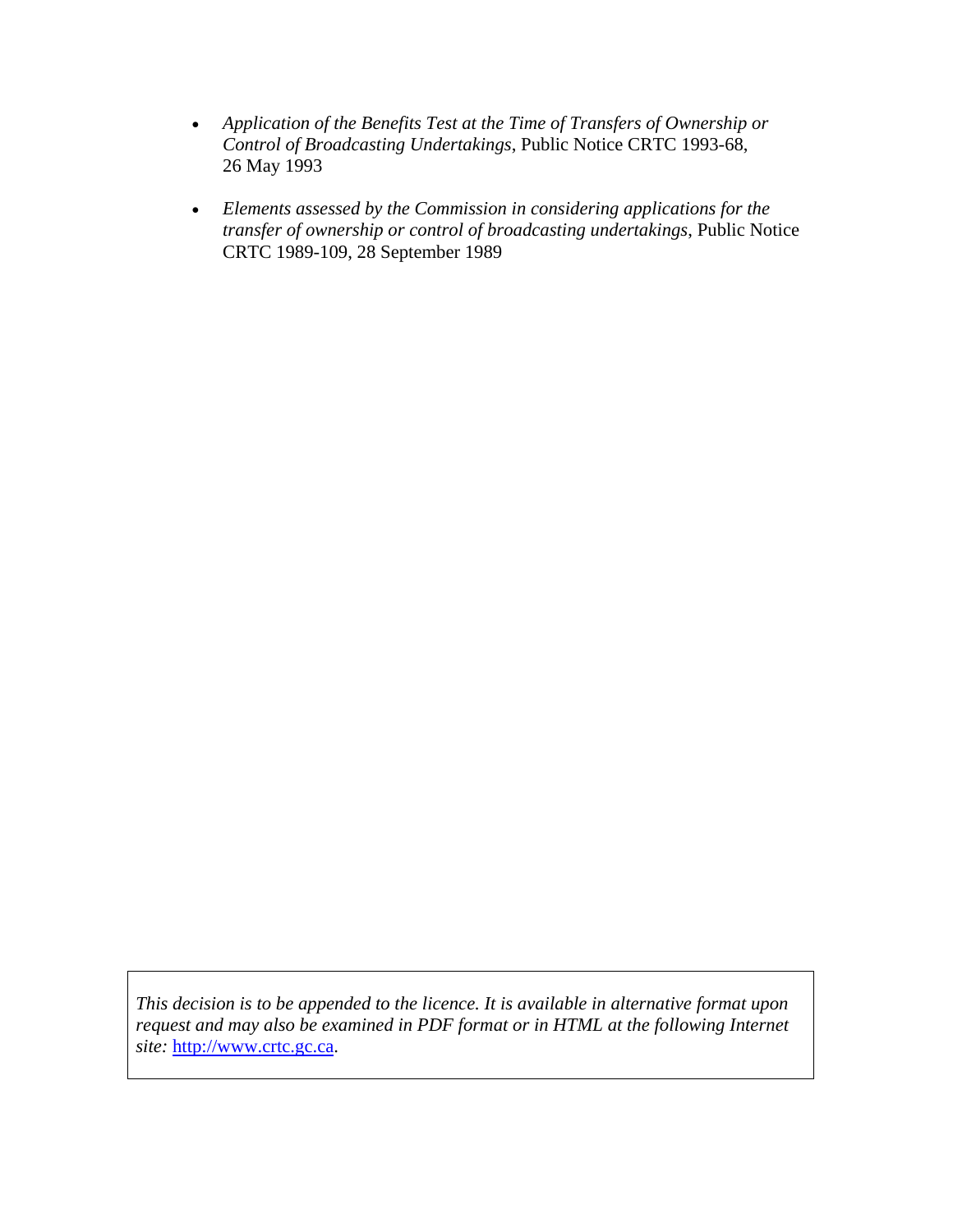# **Appendix to Broadcasting Decision CRTC 2009-699**

**Terms, conditions of licence, expectations and encouragement for CHEK-TV Victoria and its transmitters in Sooke, River Jordan, Port Alberni, and Campbell River, British Columbia** 

# **Terms**

The licence will expire 31 August 2016.

The expiry date is conditional on the licensee presenting itself at a hearing to be held in 2012 to discuss issues related to the broadcast of priority programming.

The Commission requires the applicant to develop and submit mechanisms and procedures related to quality control of closed captioning, including preventative measures and solutions to ensure that captioning during live news programs is comprehensible. These mechanisms and procedures must be received by the Commission for its approval by 9 February 2010.

#### **Conditions of licence**

- 1. The licensee shall broadcast a minimum of seven hours of local programming per broadcast week.
- 2. The licensee shall adhere to the Canadian Association of Broadcasters' *Equitable Portrayal Code*, as amended from time to time and approved by the Commission. However, the application of the foregoing condition of licence will be suspended if the licensee is a member in good standing of the Canadian Broadcast Standards Council.
- 3. The licensee shall adhere to the provisions of the Canadian Association of Broadcasters' *Broadcast code for advertising to children*, as amended from time to time and approved by the Commission.
- 4. The licensee shall adhere to the guidelines on the depiction of violence in television programming set out in the *CAB Violence Code*, as amended from time to time and approved by the Commission. However, the application of the foregoing condition of licence will be suspended as long as the licensee is a member in good standing of the Canadian Broadcast Standards Council.
- 5. The licensee shall not affiliate with or disaffiliate from any network operator without the prior written approval of the Commission.
- 6. The undertaking shall be operated on the basis of the contours and particulars contained in the approved application.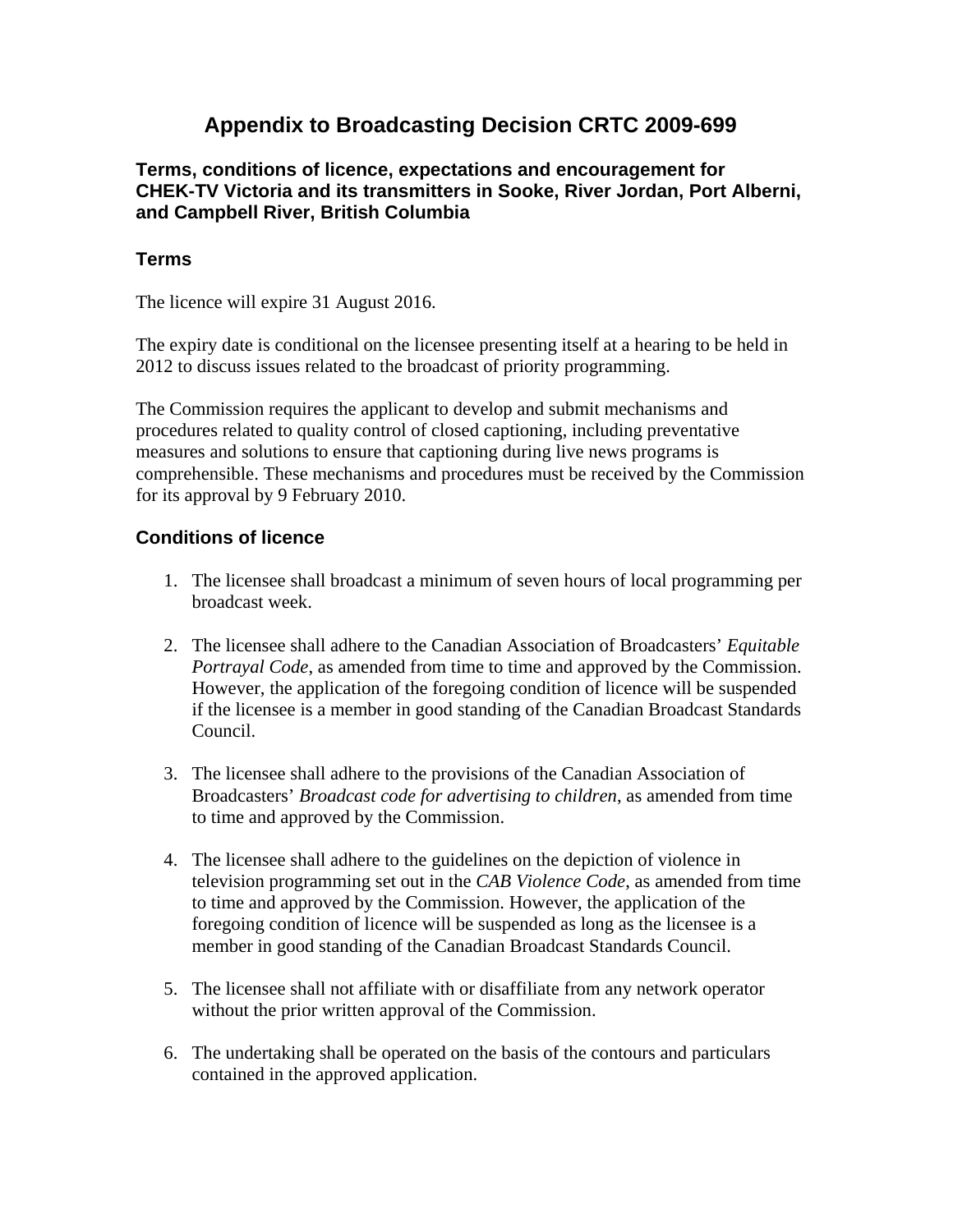- 7. The licensee shall caption 100% of the English- and French-language programs over the broadcast day, consistent with the approach set out in *A new policy with respect to closed captioning*, Broadcasting Public Notice CRTC 2007-54, 17 May 2007.
- 8. The licensee shall adhere to the quality standards on closed captioning developed by the television industry's working groups, once approved by the Commission and as amended from time to time.
- 9. The licensee shall, beginning in year 4 of its licence term:
	- ensure that all advertising, sponsorship messages and promos are closed captioned; and
	- put in place a monitoring system to ensure that closed captioning is included in the broadcast signal and that captioning reaches the viewer in its original form.
- 10. The licensee shall broadcast, beginning in year 4 of its licence term, an average of 4 hours per week of described programming, of which 50% must be original to the service.

To fulfill this condition, the described programming may be drawn from the following categories: 2(*b*) Long-form documentary; 7 Drama and comedy; 9 Variety; and 11 General entertainment and human interest, as well as programming targeted to children.

- 11. The licensee shall provide audio description for all news and information-based programs, including those that are in-house productions, beginning in year 4 of its licence term.
- 12. Unless otherwise authorized by the Commission, the licensee shall not transmit analog television signals after 31 August 2011.

#### **Expectations**

The Commission expects the licensee to make best efforts to broadcast priority programming whenever possible.

When captions are available, the Commission expects the licensee to provide viewers with a closed captioned version of all programming aired during the overnight period.

The Commission expects the licensee to reflect the cultural diversity of Canada in its programming and employment practices.